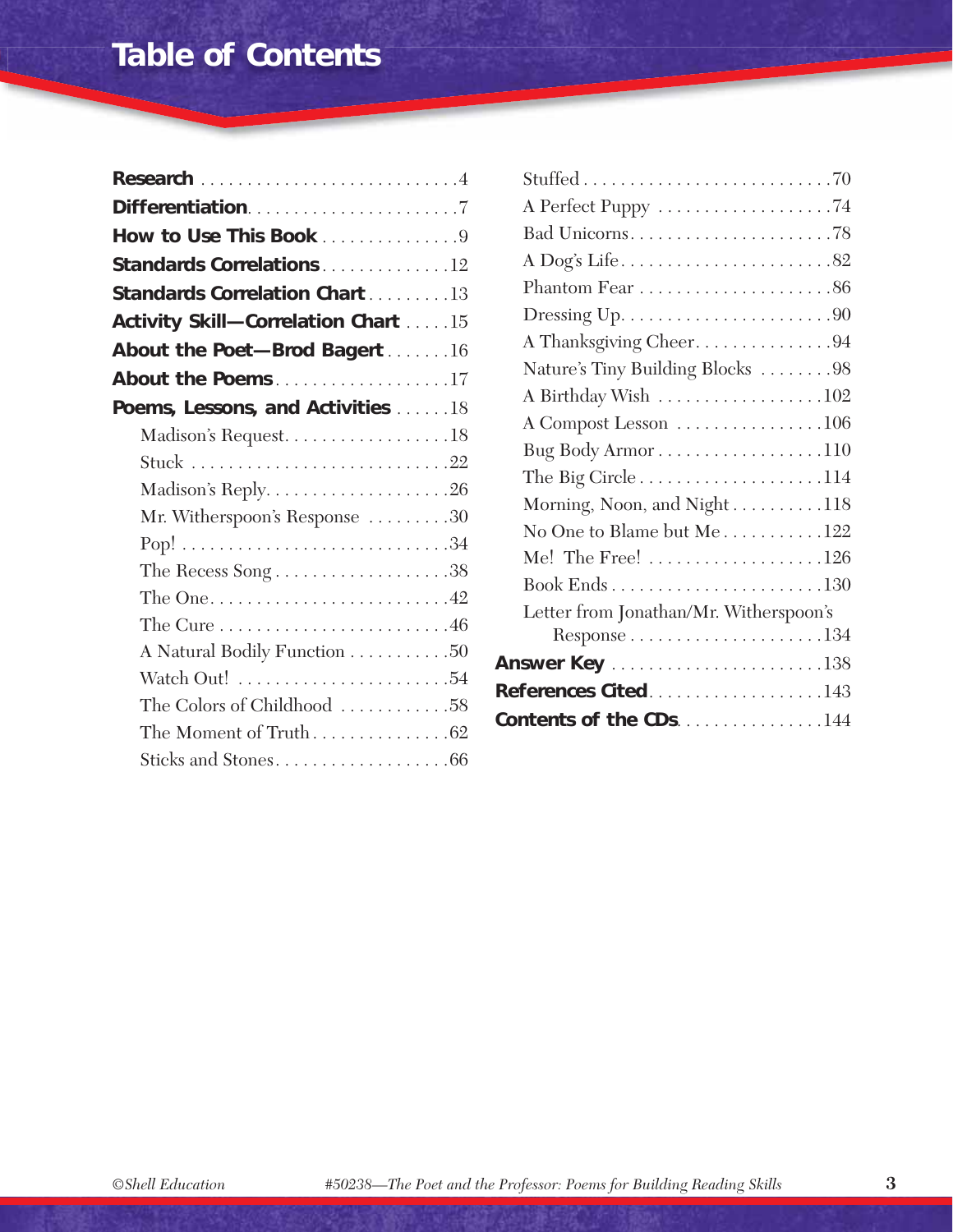Developing students' reading skills is a critical goal that begins in the primary grades. Yet with each successive grade, students must acquire increasing skills at reading and understanding a variety of texts. *The Poet and the Professor: Poems for Building Reading Skills* provides valuable instructional tools and engaging materials and activities for increasing student skills in reading, writing, listening, and speaking. As you use the poems, lessons, and activities in this book, you will know that you are not only providing instruction based on solid educational research, but also giving students opportunities to learn and practice specific academic standards.

*The Poet and the Professor: Poems for Building Reading Skills* has been designed to provide high-interest instructional texts and lessons based on best practices in reading education. The concept of the book was developed by Dr. Timothy Rasinski, Professor of Literacy Education at Kent State University and author of numerous articles, books, and publications on reading education. The poems in this book were written by Brod Bagert, whose catchy and humorous books of poetry have entertained and inspired scores of young people to embrace poetry.

In its *Report of the National Reading Panel: Teaching Children to Read* (2006), the National Reading Panel noted predominant themes in the research on the development of reading comprehension skills. The core of *The Poet and the Professor: Poems for Building Reading Skills* revolves around the NRP's findings, specifically,  $1$ ) "Reading comprehension is a complex cognitive process that cannot be understood without a clear description of the role that vocabulary development and vocabulary instruction play in the understanding of what has been read,"

and 2) "Comprehension is an active process that requires an intentional and thoughtful interaction between the reader and the text."

#### **Making Connections**

Studies show that making connections drawing upon prior knowledge, emotions, opinions, understandings, and experiences helps students better understand what they are reading (Harvey and Goudvis 2000). Keene and Zimmermann (1997) concluded that students comprehend better when they make different kinds of connections: text-to-self, text-to-text, and text-to-world.

**Text-to-self connections are those that are individual and personal.** For example, in Lesson 7 of this book, prior to reading a poem about a student who feels empowered when he plays video games, the Making Connections section suggests having students think about something that they are especially good at and how it makes them feel when they do it.

**Text-to-text connections are those that identify similarities between one thing that has been read (whether a whole book or a single word) and a new text.** In other words, students use the familiar to help them understand the unfamiliar.

**Text-to-world connections are those that are more global than personal.**  These include information or impressions students have acquired from such things as reading stories and watching movies (narrative), studying science or social studies (expository), seeing ads on TV or in magazines (persuasive), and participating in discussions. One goal of this book is to challenge students to draw upon their prior knowledge and experiences to prepare them to better understand what they will read.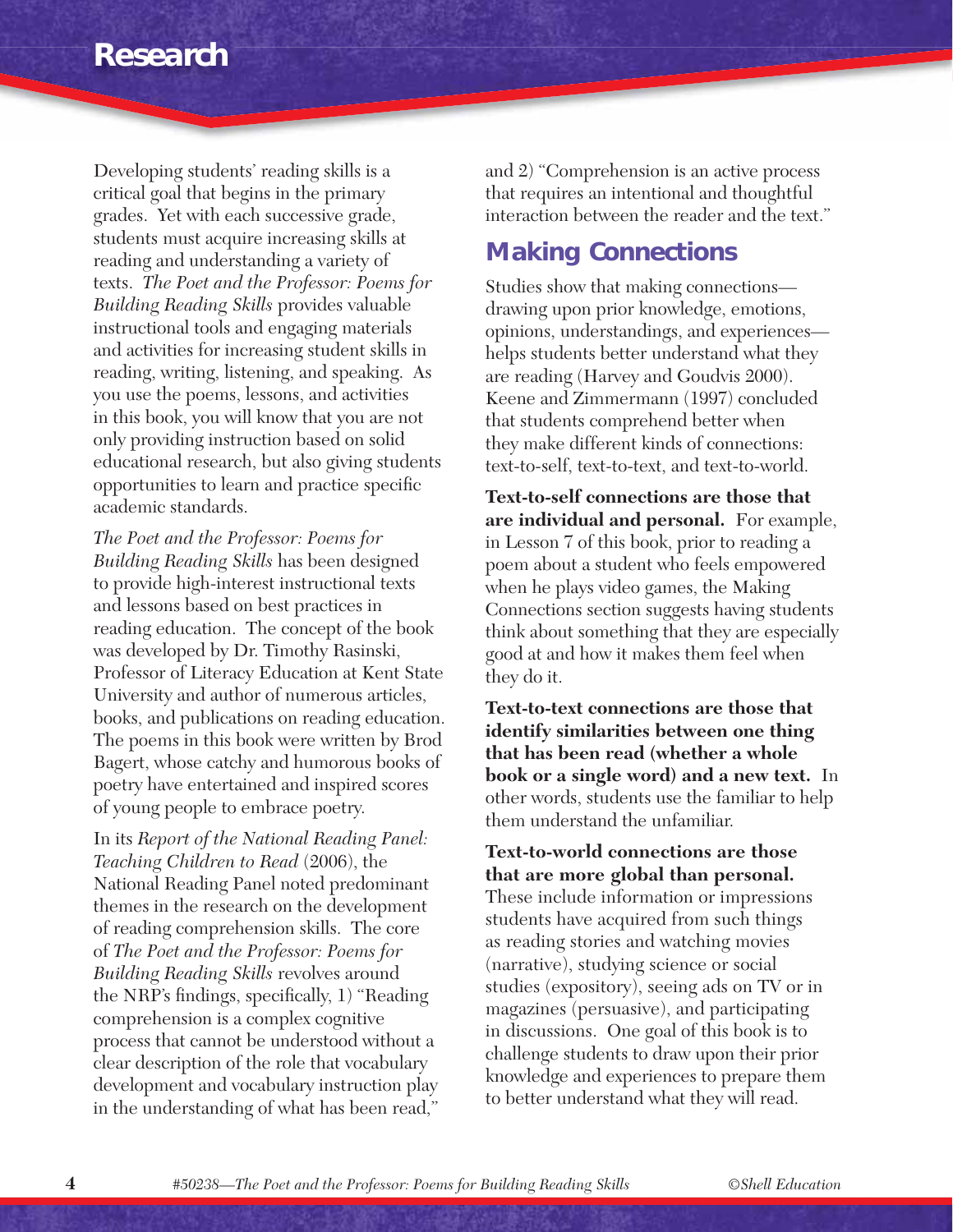*The Poet and the Professor: Poems for Building Reading Skills* is a succession of lessons built around a compilation of poems. The program includes the book (which is a teacher's resource for using the poems to build reading skills), the Audio CD, and the Teacher Resource CD.

This book contains the 30 letters and poems used in the program. Accompanying each letter or poem is a lesson plan that contains the sections Making Connections, Comprehension Strategy, Standards-Based Skill Focus, and Vocabulary Word Study. Information and ideas about how to relate the poem to each of these areas is provided on this page. For more information about each section, see the Research section of the book (pp. 4–6). In addition, two activity pages are provided that relate to the Standards-Based Skill Focus and the Vocabulary Word Study sections of the lesson plan.

The Audio CD contains recordings of each of the letters and poems in the book. Students can follow the text on their own copies of the poem pages, on an interactive whiteboard, or on an overhead projector.



The Teacher Resource CD contains a variety of resources that can be used to enhance the lessons provided in this book. The color poem can be photocopied on a



transparency, displayed on an interactive whiteboard, or printed and copied for each student. The color activity pages are included on the Teacher Resource CD as well as a page-turning book that includes all of the letters and poems used in this program. This page-turning book allows students to refer to all the poems in a digital format. This page-turning book can also be displayed on an interactive whiteboard for easy viewing during a whole-class lesson.

| Lesson Plan<br>Lesson 10<br>Watch Out!<br>The next letter to Mr. With<br>erspects is from Laura Alonetian. Laura wants a poem about her cool<br>new three. Mr. With<br>experiment power (Angle body in the learned alone a power spectrum), and<br>the learned a learned a learned from a close map. When the Collinson the<br>$\alpha$ close<br>encounter with a car.<br>Making Connections<br>Standards-Based Skill Focus:<br>$\bullet$ Propine students to draw parallels from<br>their cash lows with what they will read.<br>Summarizing<br>. Write the following words on the board:<br>Ask students to think of a time when<br>First, Next, Then, and Last. Explain that<br>they learned a lemon by having a "close<br>these words signal the ceder (or sequence)<br>$\sim$ carefulter" or a "close call"—as accelerated<br>of things, and using these words is a good<br>$_{\rm cc}$ situation that could have to<br>read out<br>much worse than it did. Give students<br>time to reflect and then call on various<br>$\bullet$ Use the activity "Let's Summarize" on<br>page 56 to give students the opportunity<br>students to share their thoughts.<br>$_{\rm{bo\,practive}}$ summarizing. Have students<br>. Tell students that they will listen as you<br>$r_{\rm work\;alome\;of\;in\;points\;to\;complete\;the}$<br>$_{\rm{mod}~{\rm{a~le}~ther~from~Lausra~and~the~perm~Mt.}}$<br>Witherspeen wrote for her, "Watch Out!"<br>activity.<br>Vocabulary Word Study<br>Comprehension Strategy:<br>Point out that prepositions are used to<br>make phrases that tell how, where, when,<br>Sequence<br>. Databate copies of the letter and poem<br>$\frac{1}{\alpha\tau}$ why. Ask students to help you using a<br>or deplay them for the class.<br>$\rm_{short}$ flat of prepositions on the board.<br>. Direct students' attention to the last two<br>. Make were that students<br>complete-Ask what leasen was learned<br>have access to the poem for<br>and what advice is given at the end of the<br>$_{\rm{reficiency}}$ Then distribute<br>poem. (Witch out for cars when crossing<br>copies of page 57. Explain<br>$\frac{1}{\hbar\hbar c\text{ }}stract$ ). Explain that so lead up to that<br>Bw your short sharpens or<br>$_{\rm adxkev,~the~power~explain}$ step-by-step<br>need to refer to the poem<br>what happened.<br>to find the answers on the<br>- Ask students to use the words First, Next,<br>so their sheet-<br>Then, and Lost to paraphrase the first four<br>stanzas. Bennind students that reviewing<br>the wegetnee, or order of events, is a<br>$\frac{1}{\text{good way to make use they undefined}}$<br>$\tilde{\eta}_{bc~\text{atory and do not make the important}}$<br>clements-<br>colul place<br>$0.0223 \mathrm{h} - 2 \mathrm{h} r \, \mathrm{For} \, \mathrm{End} \, \mathrm{d} r \, \mathrm{Perf} \, \mathrm{For} \, \mathrm{For} \, \mathrm{For} \, \mathrm{EuH} \, \mathrm{Eq} \, \mathrm{Eq} \, \mathrm{Eq} \, \mathrm{Eq} \, \mathrm{Eq} \, \mathrm{Eq} \, \mathrm{Eq} \, \mathrm{Eq} \, \mathrm{Eq} \, \mathrm{Eq} \, \mathrm{Eq} \, \mathrm{Eq} \, \mathrm{Eq} \, \mathrm{Eq} \, \mathrm{Eq} \, \mathrm{Eq} \, \mathrm{Eq} \, \mathrm{Eq} \, \mathrm{Eq} \, \mathrm{Eq} \$<br>54 | Dear Mr. Witherspoon,<br>I got new shoes that look so cool on<br>my feet I just want to look at them all<br>the time.<br>Your friend.<br>Lavra Akerman<br><b>WATCH OUT!</b><br>I got some new sneakers that look really cool.<br>so I looed them up tight, and I headed for school.<br>I stood on the curb at the edge of the street,<br>but I kept looking down at those shoes on my feet.<br>When I saw the light change, I was off with a bound,<br>But the next thing I knew, I had flipped upside down.<br>The screeching of tires! The crunching of steel!<br>A shiny chrome bumper! A black rubber wheel!<br>And then I woke up in a hospital bed<br>G<br>with a cast on my leg and a bump on my head.<br>Now please listen closely, I won't say it twice,<br>so try to remember this bit of advice.<br>If you want to enjoy those new shoes on your feet,<br>WATCH OUT FOR THE CARS WHEN YOU'RE<br>CROSSING THE STREET!<br><b>OSSAT Education</b><br>850236-The Post and the Professor: Powers for Building Presiding States<br>witness and Private O. Broad Book<br>5< | Skill Focus<br>Lesson 10 <sup>1</sup><br>Let's Summarize<br>Directions: Below are the first five starting of the poem "Watch Outl" Use the signal words<br>in sections section of the time summarize of the pose to venture start, and last.<br>_______________<br>I got some new seealers that look really cool,<br>yo I laced them up tight, and I headed for school.<br>I stood on the curb at the edge of the street.<br>but I kept looking down at those shoes on my feet.<br>when I saw the light change, I was off with a bound.<br>But the next thing I know I had flipped upside down<br>The screeding of rired. The crunching of seem<br>A shiny chrome bumper! A black rubber wheel!<br>And then I woke up in a hospital bed<br>with a cast on my key and a bump on my head.<br><b>____________</b><br>CSVS Education<br>\$50235-7% For and the Professor Preset for Building Boading Shifts | Lesson 10<br><b>Word Study</b><br>Watch Out<br>Below are five words that are small but powerful. They are used to make phrases that tell us<br>with.<br>on<br>Directions: Fill in the correct missing word in each of the boxed phrases below.<br>1. I laced them up tight, and I headed<br>the curb is the ediy<br>the street<br>3. When I saw the light change, I was on<br>a bound<br>4. The screening<br>he crunching<br>steal<br>5. Then I woke up<br>had latitude -<br>on my leg.<br>a cast<br>6. Enjoy those new shoes<br>7. Watch out<br>the cars when you're crossing the street<br><b>Extension</b><br>The little words that introduce phrases can make<br>a big difference in meaning. Prove it. Write a<br>different sentence using each of thise phrases: in the<br>car, with the car, on the car, of the car, and for the car,<br><b>CS-d'Education</b><br>$\frac{450235-25\sigma\text{.} The Part and the Pagleses, From for Rudlog(Recall) for Rudlog(2005).}$<br>57 |
|------------------------------------------------------------------------------------------------------------------------------------------------------------------------------------------------------------------------------------------------------------------------------------------------------------------------------------------------------------------------------------------------------------------------------------------------------------------------------------------------------------------------------------------------------------------------------------------------------------------------------------------------------------------------------------------------------------------------------------------------------------------------------------------------------------------------------------------------------------------------------------------------------------------------------------------------------------------------------------------------------------------------------------------------------------------------------------------------------------------------------------------------------------------------------------------------------------------------------------------------------------------------------------------------------------------------------------------------------------------------------------------------------------------------------------------------------------------------------------------------------------------------------------------------------------------------------------------------------------------------------------------------------------------------------------------------------------------------------------------------------------------------------------------------------------------------------------------------------------------------------------------------------------------------------------------------------------------------------------------------------------------------------------------------------------------------------------------------------------------------------------------------------------------------------------------------------------------------------------------------------------------------------------------------------------------------------------------------------------------------------------------------------------------------------------------------------------------------------------------------------------------------------------------------------------------------------------------------------------------------------------------------------------------------------------------------------------------------------------------------------------------------------------------------------------------------------------------------------------------------------------------------------------------------------------------------------------------------------------------------------------------------------------------------------------------------------------------------------------------------------------------------------------------------------------------------------------------------------------------|---------------------------------------------------------------------------------------------------------------------------------------------------------------------------------------------------------------------------------------------------------------------------------------------------------------------------------------------------------------------------------------------------------------------------------------------------------------------------------------------------------------------------------------------------------------------------------------------------------------------------------------------------------------------------------------------------------------------------------------------------------------------------------------------------------------------------------------------------------------------------------------------------------------------------------------------------------------------------------------------------------------------------------------------------------------------------------|---------------------------------------------------------------------------------------------------------------------------------------------------------------------------------------------------------------------------------------------------------------------------------------------------------------------------------------------------------------------------------------------------------------------------------------------------------------------------------------------------------------------------------------------------------------------------------------------------------------------------------------------------------------------------------------------------------------------------------------------------------------------------------------------------------------------------------------------------------------------------------------------------------|--------------------------------------------------------------------------------------------------------------------------------------------------------------------------------------------------------------------------------------------------------------------------------------------------------------------------------------------------------------------------------------------------------------------------------------------------------------------------------------------------------------------------------------------------------------------------------------------------------------------------------------------------------------------------------------------------------------------------------------------------------------------------------------------------------------------------------------------------------------------------------------------------------------------------------------------------------------------------------------|
|                                                                                                                                                                                                                                                                                                                                                                                                                                                                                                                                                                                                                                                                                                                                                                                                                                                                                                                                                                                                                                                                                                                                                                                                                                                                                                                                                                                                                                                                                                                                                                                                                                                                                                                                                                                                                                                                                                                                                                                                                                                                                                                                                                                                                                                                                                                                                                                                                                                                                                                                                                                                                                                                                                                                                                                                                                                                                                                                                                                                                                                                                                                                                                                                                                          |                                                                                                                                                                                                                                                                                                                                                                                                                                                                                                                                                                                                                                                                                                                                                                                                                                                                                                                                                                                                                                                                                 |                                                                                                                                                                                                                                                                                                                                                                                                                                                                                                                                                                                                                                                                                                                                                                                                                                                                                                         |                                                                                                                                                                                                                                                                                                                                                                                                                                                                                                                                                                                                                                                                                                                                                                                                                                                                                                                                                                                      |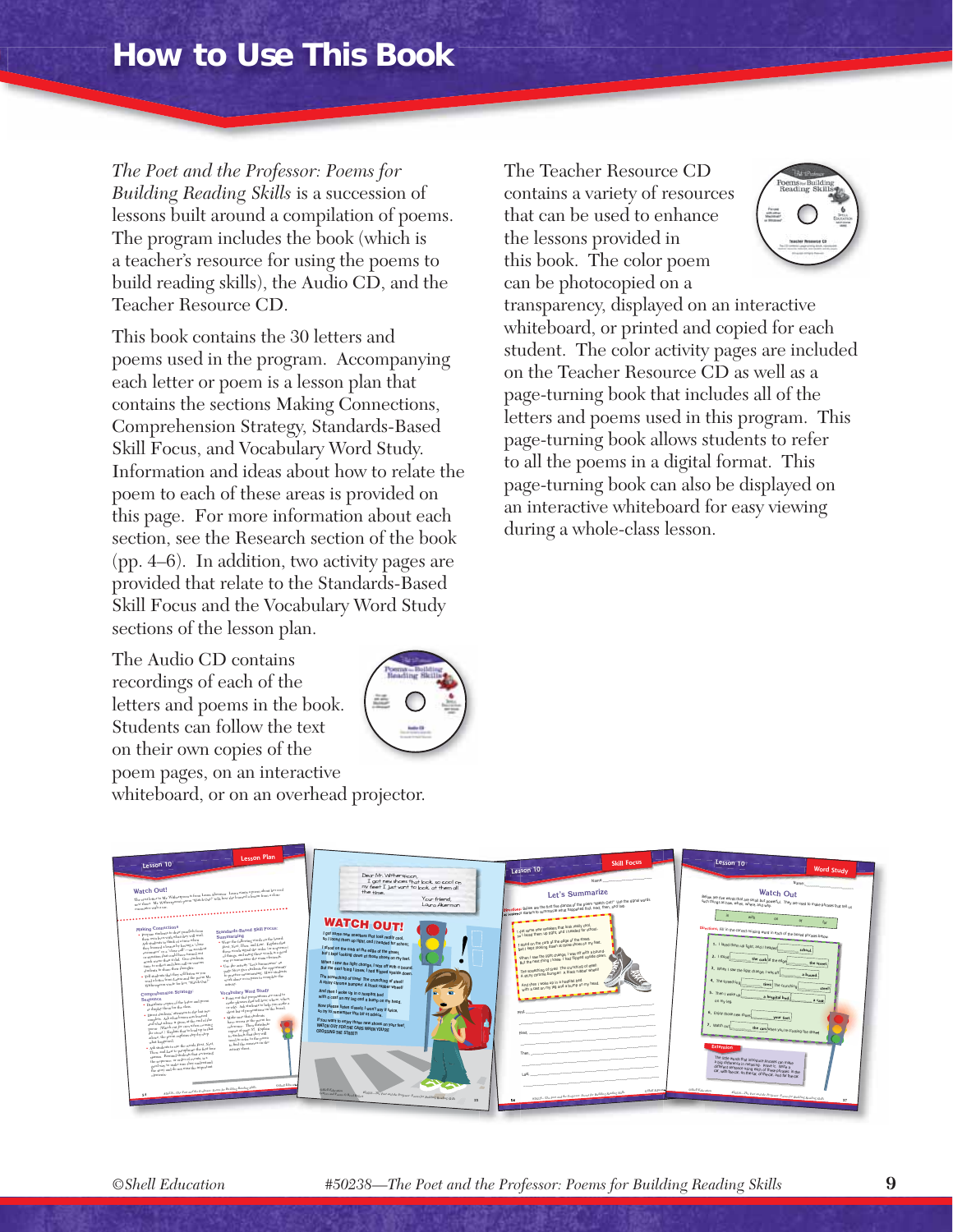#### **A Chorus of Voices**

Although Mr. Witherspoon, Madison, and the rest of the students in Mrs. McBride's class are the acknowledged writers of "Dear Mr. Witherspoon," the real author is poet Brod Bagert. It is his voice heard in all the letters and poems.



Encouraged by his teacher, Brod Bagert wrote his first poem in the third grade and has been writing ever since. In high school, his relationship with poetry deepened as he struggled through the love-hate experience of reading the

classics in the original Greek and Latin. As a university student, he was intrigued when another student from a neighboring college requested permission to publish two of his poems in her school's poetry review, an experience that led him to discover the power of poetry in the dating ritual.

The world then began to nibble away at Brod's love for poetry. He graduated from law school, married his high-school sweetheart, got elected to public office, and wrote fewer and fewer poems. Then, as a young father, he began to write poems for his own children to recite in their school programs. He was hooked. Deriving less and less satisfaction from a law practice and public career, poetry soon became his full-time occupation.

Brod is now the award-winning author of 17 books of poetry: 10 for children, two for young adults, and five for adults. He is also the author of an Edgar Allan Poe anthology and coauthor of the U.S. Department of Education's *Helping Your Child Learn to Read* (1993). He has appeared at hundreds of conferences, thousands of schools, and

has performed his poetry in all 50 states and on five of the world's seven continents.

The heart of Brod's poetry is voice—not just his own voice, but a whole chorus of voices. In a poem for kindergartners, you will hear the voice of a kindergartner; in a poem for classroom teachers, you will hear the voice of a classroom teacher.

Brod's active performance schedule keeps him on the road about half the year. The other half he spends at home in New Orleans. He reads books, rides his bicycle, gardens with his wife, Debby, and dotes on their three rambunctious grandsons.

These poems are dedicated to Susie McBride.

—Brod Bagert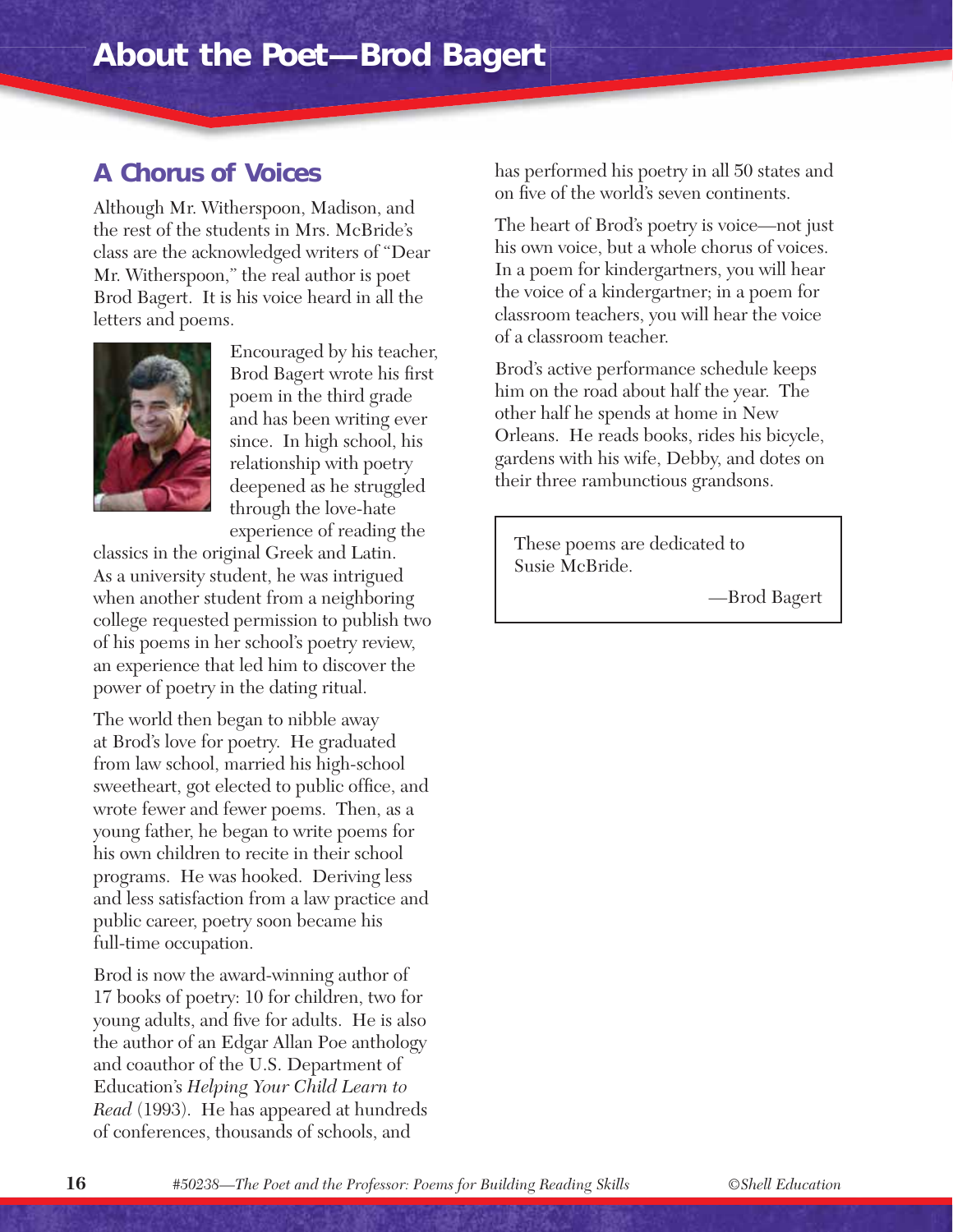### **Watch Out!**

The next letter to Mr. Witherspoon is from Laura Akerman. Laura wants a poem about her cool new shoes. Mr. Witherspoon's poem "Watch Out!" tells how she learned a lesson from a close encounter with a car.

#### **Making Connections**

- Prepare students to draw parallels from their own lives with what they will read. Ask students to think of a time when they learned a lesson by having a "close encounter" or a "close call"—an accident or situation that could have turned out much worse than it did. Give students time to reflect and then call on various students to share their thoughts.
- Tell students that they will listen as you read a letter from Laura and the poem Mr. Witherspoon wrote for her, "Watch Out!"

#### **Comprehension Strategy: Sequence**

- Distribute copies of the letter and poem or display them for the class.
- Direct students' attention to the last two couplets. Ask what lesson was learned and what advice is given at the end of the poem. (*Watch out for cars when crossing the street.*) Explain that to lead up to that advice, the poem explains step-by-step what happened.
- Ask students to use the words *First*, *Next*, *Then*, and *Last* to paraphrase the first four stanzas. Remind students that reviewing the sequence, or order of events, is a good way to make sure they understand the story and do not miss the important elements.

#### **Standards-Based Skill Focus: Summarizing**

- Write the following words on the board: *First*, *Next*, *Then*, and *Last*. Explain that these words signal the order (or sequence) of things, and using these words is a good way to summarize the main elements.
- Use the activity "Let's Summarize" on page 56 to give students the opportunity to practice summarizing. Have students work alone or in pairs to complete the activity.

#### **Vocabulary Word Study**

- Point out that prepositions are used to make phrases that tell how, where, when, or why. Ask students to help you make a short list of prepositions on the board.
- Make sure that students have access to the poem for reference. Then distribute copies of page 57. Explain to students that they will need to refer to the poem to find the answers on the activity sheet.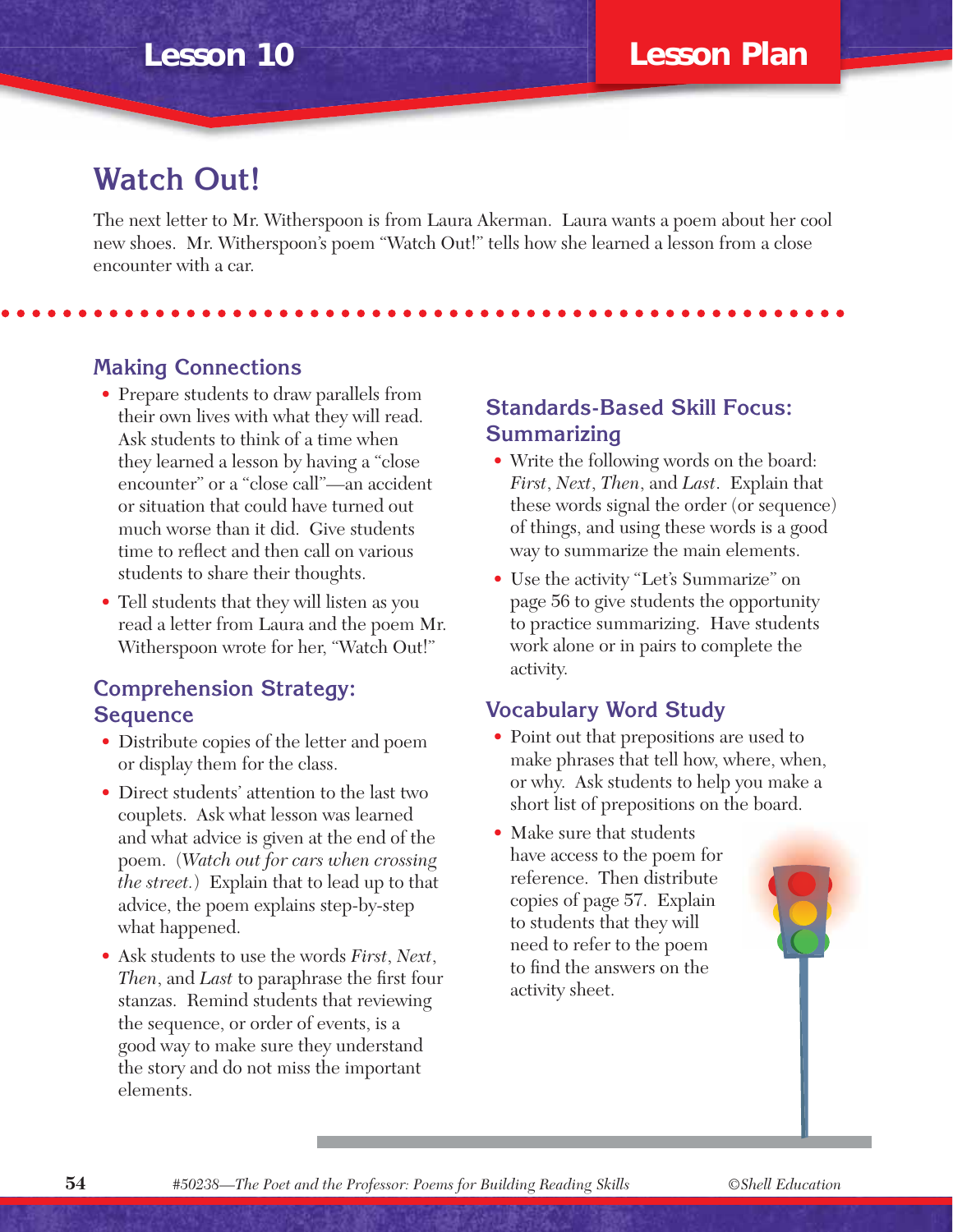Dear Mr. Witherspoon, I got new shoes that look so cool on my feet I just want to look at them all the time. Your friend, Laura Akerman

# **WATCH OUT!**

I got some new sneakers that look really cool, so I laced them up tight, and I headed for school.

I stood on the curb at the edge of the street, but I kept looking down at those shoes on my feet.

When I saw the light change, I was off with a bound. But the next thing I knew, I had flipped upside down.

The screeching of tires! The crunching of steel! A shiny chrome bumper! A black rubber wheel!

And then I woke up in a hospital bed with a cast on my leg and a bump on my head.

Now please listen closely, I won't say it twice, so try to remember this bit of advice.

If you want to enjoy those new shoes on your feet, WATCH OUT FOR THE CARS WHEN YOU'RE CROSSING THE STREET!

*©Shell Education #50238—The Poet and the Professor: Poems for Building Reading Skills* **55** *Letters and Poems © Brod Bagert*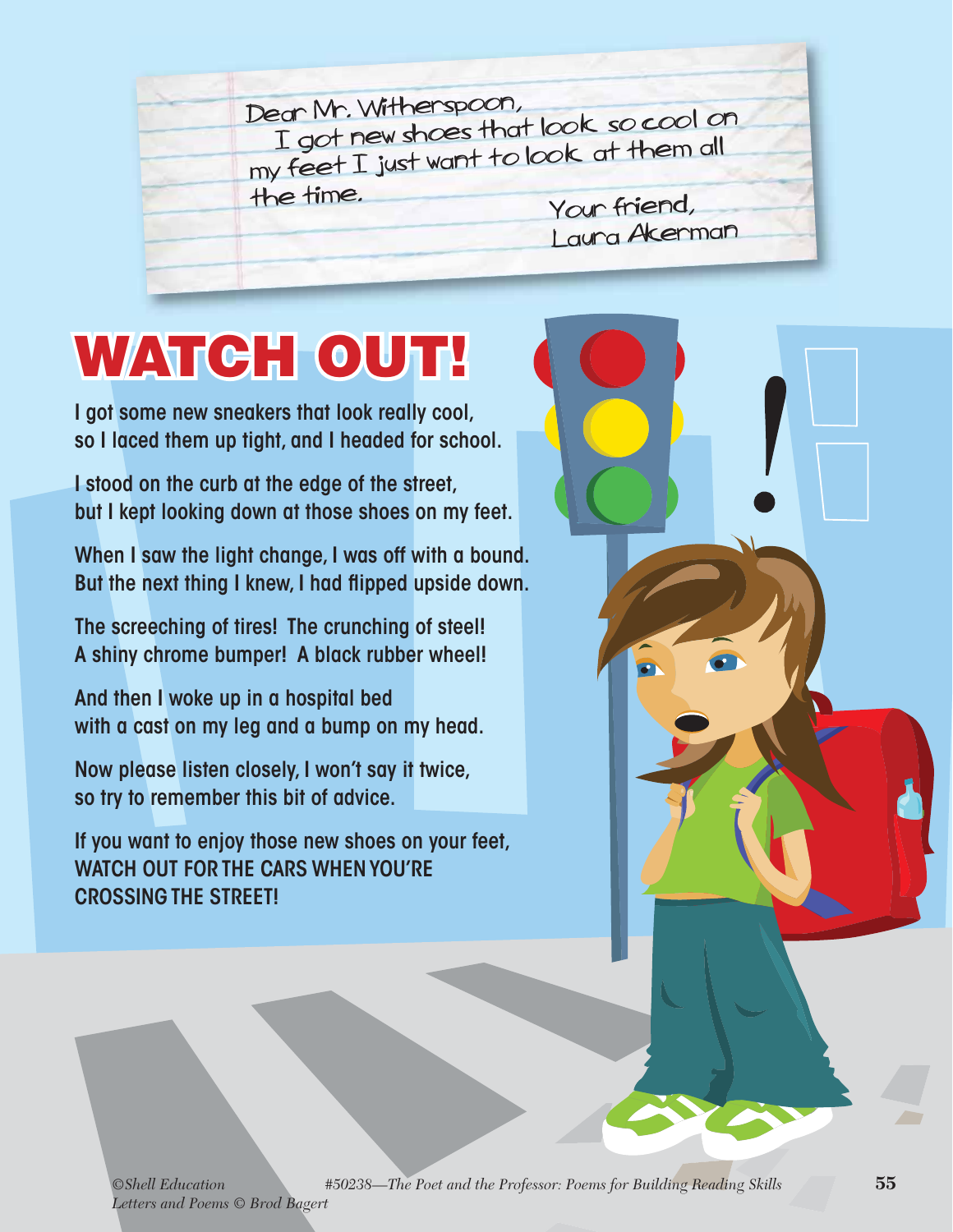Name:

## **Let's Summarize**

**Directions:** Below are the first five stanzas of the poem "Watch Out!" Use the signal words as sentence starters to summarize what happened first, next, then, and last.

| I got some new sneakers that look really cool,<br>so I laced them up tight, and I headed for school.                                                                                                                           |
|--------------------------------------------------------------------------------------------------------------------------------------------------------------------------------------------------------------------------------|
|                                                                                                                                                                                                                                |
| I stood on the curb at the edge of the street,<br>but I kept looking down at those shoes on my feet.                                                                                                                           |
| When I saw the light change, I was off with a bound.<br>But the next thing I knew, I had flipped upside down.                                                                                                                  |
| The screeching of tires! The crunching of steel!<br>A shiny chrome bumper! A black rubber wheel!                                                                                                                               |
| And then I woke up in a hospital bed<br>E<br>with a cast on my leg and a bump on my head.                                                                                                                                      |
|                                                                                                                                                                                                                                |
| -------                                                                                                                                                                                                                        |
|                                                                                                                                                                                                                                |
|                                                                                                                                                                                                                                |
|                                                                                                                                                                                                                                |
|                                                                                                                                                                                                                                |
|                                                                                                                                                                                                                                |
|                                                                                                                                                                                                                                |
| Next, 2008. The Commission of the Commission of the Commission of the Commission of the Commission of the Commission of the Commission of the Commission of the Commission of the Commission of the Commission of the Commissi |
|                                                                                                                                                                                                                                |
|                                                                                                                                                                                                                                |
|                                                                                                                                                                                                                                |
|                                                                                                                                                                                                                                |
|                                                                                                                                                                                                                                |
|                                                                                                                                                                                                                                |
|                                                                                                                                                                                                                                |

\_\_\_\_\_\_\_\_\_\_\_\_\_\_\_\_\_\_\_\_\_\_\_\_\_\_\_\_\_\_\_\_\_\_\_\_\_\_\_\_\_\_\_\_\_\_\_\_\_\_\_\_\_\_\_\_\_\_\_\_\_\_\_\_\_\_\_\_\_\_\_\_